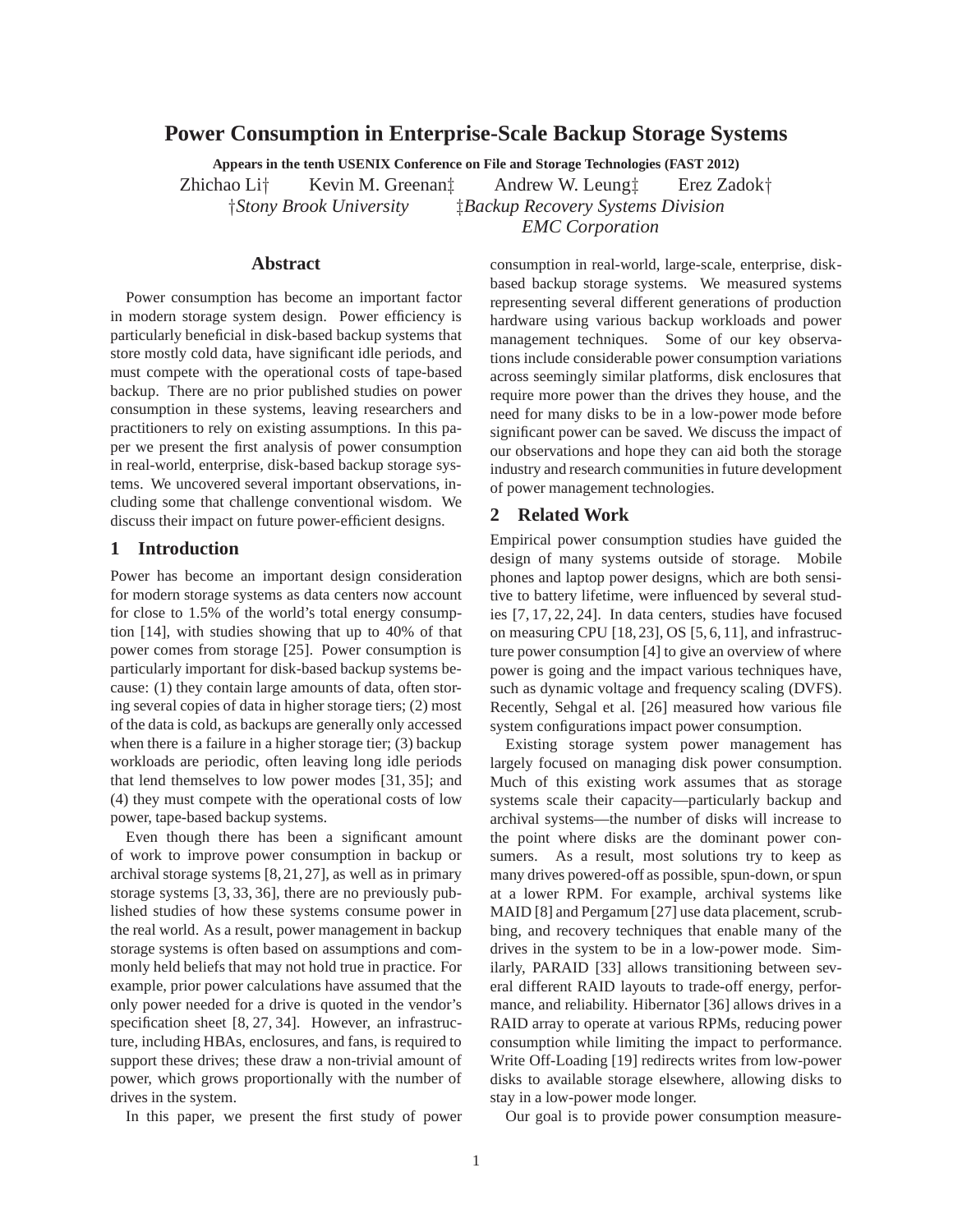ments from real-world, enterprise-scale backup systems, to help guide designs of power-managed storage systems.

# **3 Methodology**

We measured several real-world, enterprise-class backup storage systems. Each used a Network-Attached-Storage (NAS) architecture with a storage controller connected to multiple, external disk drive enclosures. Figure 1 shows the basic system architecture. Each storage controller exports to file-based interfaces to clients, such as NFS and CIFS—and backup-based interfaces, such as VTL and those of backup software (e.g., Symantec's OST [20]). Each storage controller performs inline data deduplication; typically these systems contain more CPUs and memory than other storage systems to perform chunking and to maintain a chunk index.



*Figure 1: Backup system architecture*

|                  |                |                             |                | <b>DD880 DD670 DD860 DDTBD</b> |
|------------------|----------------|-----------------------------|----------------|--------------------------------|
| Ship Year        | 2009           | 2010                        | 2011           | Future                         |
| <b>Intel CPU</b> | X7350          | E5504                       | E5504          | E7-4870                        |
| # CPUs           | 2              |                             | 2              |                                |
| <b>RAM</b>       | 64GB           | 16GB                        | 72GB           | 256GB                          |
| <b>NVRAM</b>     | 2GB            | 1GB                         | 1GB            | 4GB                            |
| # Disks          | 4              |                             | 4              |                                |
| # Pow Sup        | $\mathfrak{D}$ | $\mathcal{D}_{\mathcal{L}}$ | $\mathfrak{D}$ |                                |
| $#$ Fans         | 8              | 8                           | 8              | 8                              |
| # NICs           |                |                             |                | $\mathfrak{D}$                 |
| $#$ HBAs         | 3              |                             | 3              |                                |

| Table 1: Controller hardware summary |  |
|--------------------------------------|--|
|--------------------------------------|--|

Table 1 details the four different EMC controllers that we measured. Each controller was shipped or will be shipped in a different year and represents hardware upgrades over time. Each controller, except for DD670, stores all backup data on disks in external enclosures, and the four disks (three active plus a spare) in the controller store only system and configuration data. DD670 is a low-end, low-cost system that stores both user and system data in its seven disks (six active plus a spare). DDTBD is planned for a future release and does not yet have a model number. Each controller ran the same software version of the DDOS operating system.

Table 2 shows the two different enclosures that we measured. Each enclosure can support various capacity SATA drives. Based on vendor specifications, the drives we used have power usage of about 6–8W idle, 8–12W active, and less than 1W when spun-down. Controllers communicate with the enclosures via Serial Attached SCSI (SAS). Large system configurations can support more than fifty enclosures attached to a single controller, which can host more than a petabyte of physical capacity and tens of petabytes of logical, deduplicated capacity.

|                   |                   | <b>ES20 ES30</b> |
|-------------------|-------------------|------------------|
| Ship Year         | $\overline{2006}$ | 2011             |
| # Disks           | 16                | 15               |
| # SAS Controllers |                   |                  |
| # Power Supplies  |                   |                  |
| $#$ Fans          |                   |                  |

*Table 2: Enclosure hardware summary*

**Experimental setup.** We measured controller power consumption using a Fluke 345 Power Quality Clamp Meter [10], an in-line meter that measures the power draw of a device. The meter provides readings with an error of  $\pm 2.5\%$ . We measured enclosure power consumption using a WattsUP Pro ES [32], another in-line meter, with an accuracy of  $\pm 1.5\%$  for measured value plus a constant error of  $\pm 0.3$  watt-hours. All measurements were done within a data center environment with room temperature held between 70 ◦F and 72 ◦F.

We connected the controllers and enclosures to the meters separately, to measure their power. Thus we present component's measurement separately, rather than as an entire system (e.g., a controller attached to several enclosures). The meters we used allowed us to measure only entire device power consumption, not individual components (e.g., each CPU or HBA) or data-center factors (e.g., cooling or network infrastructure). We present all measurements in watts and all results are an average of several readings with standard deviations less than 5%.

**Benchmarks.** For each controller and enclosure, we measured the power consumption when idle and when under several backup workloads. Each workload is a standard, reproducible workload used internally to test system performance and functionality. The workloads consist of two clients connecting over a 10 GigE network to a controller writing 36 backup streams. Each backup stream is periodic in nature, where a full backup image is copied to the controller, followed by several incremental backups, followed by another full backup, and so on. For each workload we ran 42 full backup generations. The workloads are designed to mimic those seen in the field for various backup protocols.

|                                   |  | $ WLA WL-B WL-C$ |
|-----------------------------------|--|------------------|
| Protocol NFS                      |  | $OST$ BOOST      |
| Chunking Server   Server   Client |  |                  |

*Table 3: Backup workloads used*

We used the three backup protocols shown in Table 3. Clients send backup streams over NFS in WL-A, and over Symantec's OST in WL-B. In both cases, all deduplication is performed on the server. WL-C uses, BOOST [9], an EMC backup client that performs stream chunking on the client side and sends only unique chunks to the server, reducing network and server load. To mea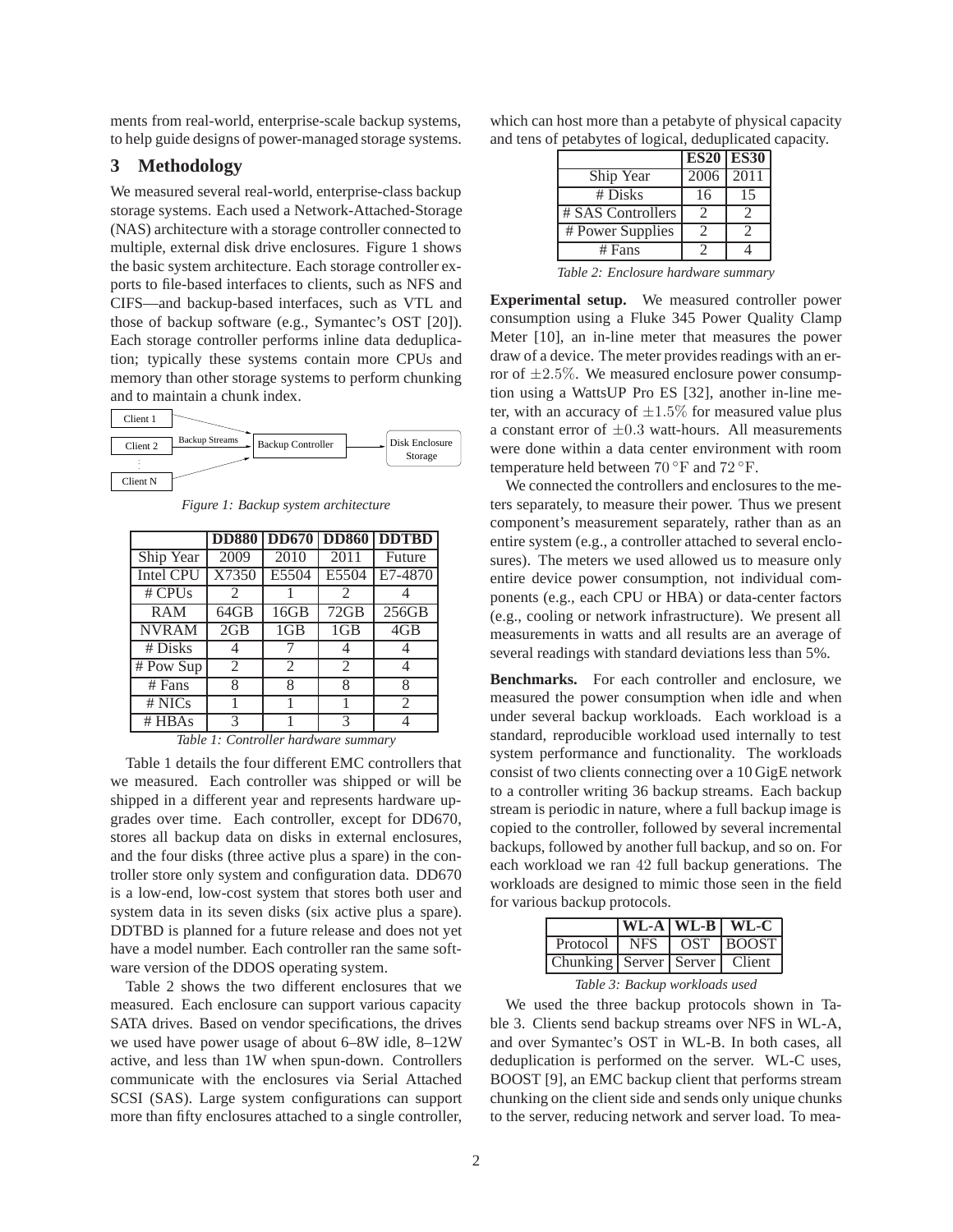sure the power consumption of a fully utilized disk subsystem, we used an internal tool that saturates each disk.

#### **4 Discussion**

We present our analysis for a variety of configurations in three parts: isolated controller measurements, isolated enclosure measurements, and whole-system analysis using controller and enclosure measurements.

## **4.1 Controller Measurements**

We measured storage controller power consumption under three different scenarios: idle, loaded, and power managed using processor-specific power-saving states.

**Controller idle power.** A storage controller is considered idle when it is fully powered on, but is not handling a backup or restore workload. In our experiments, each controller was running a full, freshly installed, DDOS software stack, which included several small background daemon processes. However, as no user data was placed on the systems, background jobs such as garbage collection, were not run. Idle power consumption indicates the minimum amount of power a non-power-managed controller would consume when sitting in the data center.

It is commonly assumed that disks are the main contributor to power in a storage system. As shown in Table 4, the controllers can also consume a large amount of power. In the case of DDTBD, the power consumption is almost equal to that of 100 2TB drives [13]. This is significant because even a controller with no usable disk storage can consume a lot of power. Yet, the performance of the controller is critical to maintain high deduplication ratios, and necessary to support petabytes of storage requiring multiple fast CPUs and lots of RAM. These high idle power-consumption levels are well known [15]. Although computer component vendors have been reducing power consumption in newer systems, there is a long way to go to support true power proportionality in computing systems; therefore, current idle controller power levels must be factored into future designs.

 **Observation 1:** *The idle controller power consumption is still significant.*

Table 4 shows a large difference in power consumption between controllers. DDTBD consumes almost 3.5× more power than DD670. Here, difference is largely due to the different hardware profiles. DDTBD is a more powerful, high-end controller with significantly more CPU and memory, whereas DD670 is a low-end model. However, this is not the case for the power differences between DD880 and DD860. DD880 consumes more than twice the power as DD860, yet Table 1 shows that their hardware profiles are fairly similar. The amount of CPU and memory plays a major role in power consumption; however, other factors such as the power efficiency of in-

|                        |     |     | <b>DD880 DD670 DD860 DDTBD</b> |
|------------------------|-----|-----|--------------------------------|
| Idle Power $(W)$   555 | 225 | 261 | 778                            |

*Table 4: Idle power consumptions for storage controllers*

dividual components also contribute. Unfortunately, our measurement methodology prevented us from identifying the internal components that contribute to this difference. However, part of this difference can be attributed to DD860 being a newer model with hardware components that consume less power than older models.

To better compare controller power consumption, we normalized the power consumption numbers in Table 4 to the maximum usable physical storage capacity. The maximum capacities for the DD880, DD670, DD860, and DDTBD are 192TB, 76TB, 192TB, and 1152TB, respectively. This gives normalized power consumption values of 2.89W/TB for DD880, 2.96W/TB for DD670, 1.35W/TB for DD860, and 0.675W/TB for DDTBD. Although the normalized values are roughly the same for DD880 and DD670, the watts consumed per raw byte trends down with newer generation platforms.

 **Observation 2:** *Whereas idle controller power consumption varies between models, normalized watts per byte goes down with newer generations.*

**Controller under load.** We measured the power consumption of each controller while running the aforementioned workloads. Each controller ran the DDFS deduplicating file system [35] and all required software services. Services such as replication were disabled. The power consumed under load approximates the power typically seen for controllers in-use in a data center. The workloads used are performance-qualification tests that are designed to mimic real customer workloads, but do not guarantee that the controllers are stressed maximally.

Figure 2(a) shows the power consumed by DDTBD while running the WL-A workload. The maximum power consumed during the run was 937W, which is 20% higher than the idle power consumption. Since the power only increased 20% when under load, it may be more beneficial to improve idle consumption before trying to improve active (under load) consumption.

|          |     |     |     | <b>DD880   DD670   DD860   DDTBD</b> |
|----------|-----|-----|-----|--------------------------------------|
| $WI - A$ | 44% | 24% | 58% | 20%                                  |
| WL-B     | 58% | 29% | 61% | 36%                                  |
| WL-C     | 56% | 28% | 57% | 23%                                  |

*Table 5: Power increase ratios from idle to loaded system*

Table 5 shows the power increase percents from idle to loaded across controller and workload combinations. Several combinations have an increase of less than 30%, while others exceed 50%. Unfortunately, our methodology did not allow us to identify which internal components caused the increase. One noticeable trend is that the increase in power is mostly due to the controller model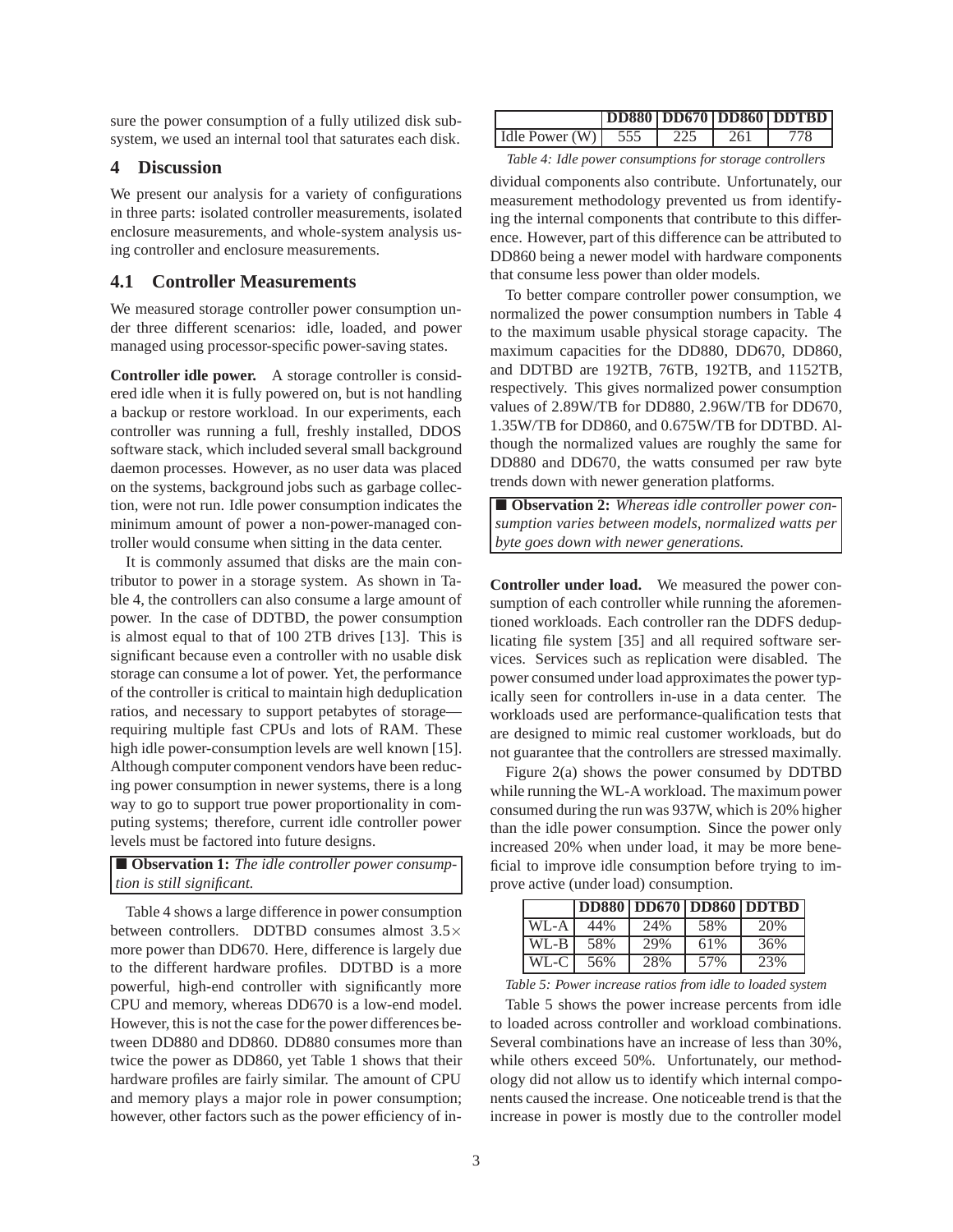

*Figure 2: Power consumption and I/O statistics for WL-A on DDTBD, along with the 5 ES30 enclosures attached to it*

rather than the workload, as DD880 and DD860 always increased more than DD670 and DDTBD.

 **Observation 3:** *The increase in controller power consumption under load varies much across models.*

I/O statistics from the disk sub-system help explain the increases in controller power consumption. Figure 2(b) shows the number of blocks per second read and written to the enclosures attached to DDTBD during WL-A. We see that a higher rate of disk I/O activity generally corresponds to higher power consumption in both the controller and disk enclosures. Whereas I/Os require the controller to wait on the disk sub-system, they also increase memory copying activity, communication with the subsystem, and deduplication fingerprint hashing.

**Power-managed controller.** Our backup systems perform in-line, chunk-based deduplication, requiring significant CPU and RAM amounts to compute and manage hashes. As the data path is highly CPU-intensive, applying DVFS techniques during backup—a common way to manage CPU power consumption—can degrade performance. Although it is difficult to throttle CPU during a backup, the backup processes are usually separated by large idle periods, which provide an opportunity to exploit DVFS an other power-saving techniques.

Intel has introduced a small set of CPU power-saving states, which represent a range of CPU states from fully active to mostly powered-off. For example, on the Corei7, C1 uses clock-gating to reduce processor activity, C3 powers down L2 caches, and C6 shuts off the core's power supply entirely [28]. To evaluate the efficacy of the Intel C states on an idle controller, we measured the power savings of the deepest C state. Unfortunately, DDTBD was the only model that supported the Intel C states. We used a modified version of CPUIDLE to place DDTBD into the C6 state [16]. In this state, DDTBD saved just 60W, a mere 8% of total controller power consumption. This finding suggests that DVFS alone is insufficient for saving power in controllers with today's CPUs and a great deal of RAM. Moreover, deeper C states incur higher latency penalties and slow controller performance. We found that the latencies made the controller virtually unusable when in the deepest C state.

 **Observation 4:** *Placing today's Intel CPUs into deep C state saves only a small amount of power and significantly harms controller performance.*

## **4.2 Enclosure Measurements**

We now analyze the power consumption of two generations of disk enclosures. Similar to Section 4.1, we analyzed the power consumption of the enclosures when idle, under load, and using power-saving techniques.

**Enclosure idle power.** An enclosure is idle when it is powered on and has no workload running. The idle power consumption of an enclosure represents the lowest amount of power a single enclosure and the housed disks consume without power-management support. Figure 3 shows that an idle ES20 consumes 278W. The number of active enclosures in a high-capacity system can exceed 50, so the total power consumption of the disk enclosures alone can exceed 13kW.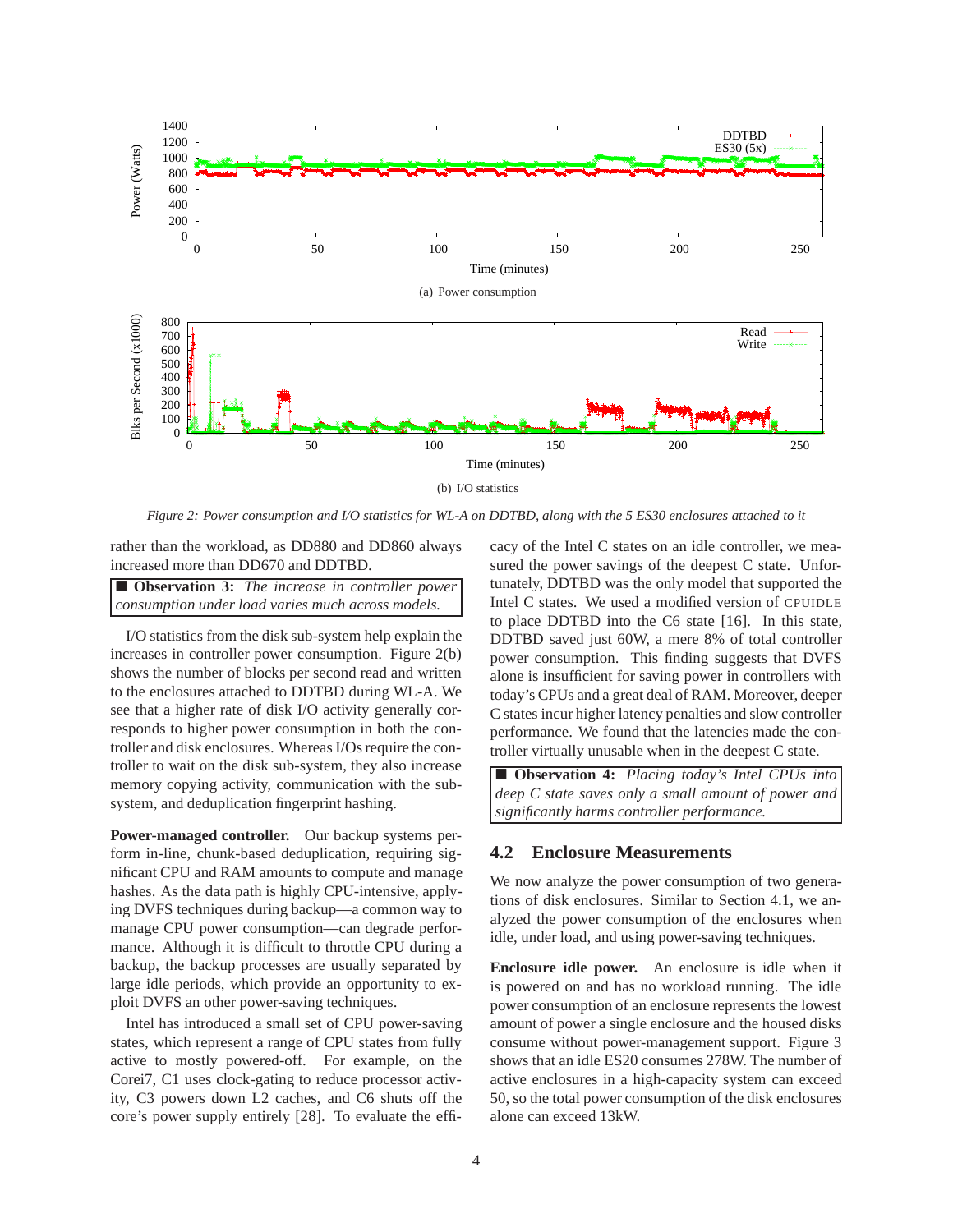

*Figure 3: Disk power down vs. spin down. ES20 and ES30 are specified as in Table 2.*

We found that the enclosures have very different power profiles. The idle ES20 consumes 278W, which is 55% higher than the idle ES30, at 179W. We believe that newer hardware largely accounts for this difference. For example, it is well known that power supplies are not 100% efficient. Modern power supplies often place guarantees on efficiency. One standard [1] provides an 80% efficiency guarantee, which means the efficiency will never go below 80% (e.g., for every 10W drawn from the wall, at least 8W is usable by components attached to the power supply). The ES30 has newly designed power supplies, temperature-based fan speeds, and a newer internal controller, which contribute to this difference.

 **Observation 5:** *The idle power consumption varies greatly across enclosures with new ones being more power efficient.*

**Enclosure under load.** We also measured the power consumption of each enclosure under the workloads discussed in Section 3. We considered an enclosure under load when it was actively handling an I/O workload.

As shown in Figure 2(a), the total power consumption of the five ES30 enclosures connected to DDTBD, processing WL-A, increased by 10% from 900W when idle to about 1kW. Not surprisingly, Figure 2(b) shows that an increase in enclosure power correlates with an increase in I/O traffic. Percentages for the other enclosure and workload combinations ranged from 6–22%.

Our deduplicating file system greatly reduces the amount of I/O traffic seen by the disk sub-system. As described in Section 3, we used an internal tool to measure the power consumption of a fully utilized disk subsystem. Table 6 shows that ES20 consumption grew by 22% from 278W when idle to 340W. ES30 increased 15% from 179W idle to 205W. Interestingly, these increases are much smaller than those observed for the controllers under load in Section 4.1.

 **Observation 6:** *The consumption of the enclosures increases between 15% and 22% under heavy load.*

**Power managed enclosure.** We compared the power consumption of ES20 and ES30 using two disk powersaving techniques: power-down and spin-down. With

|                |     | <b>ES20 ES30</b> |
|----------------|-----|------------------|
| Idle Power (W) |     |                  |
| Max Power (W)  | 340 |                  |

*Table 6: Max power for enclosures ES20 and ES30*

spin-down, the disk is powered on, but the head is parked and the motor is stopped. With power-down, the enclosure's disk slot is powered off, cutting off all drive power.

As shown in Figure 3, the relative power savings of the ES20 and ES30 are quite different. For ES30, spindown reduced power consumption by 55% from 179W to 80W. For ES20, the power dropped by 37% from 278W to 176W. Although the absolute spin-down savings was roughly 100W for both enclosures, power-down was much more effective for ES30 than ES20. Power-down for ES30 reduced power consumption by 78%, but only 44% for ES20. As mentioned in Section 3, each disk consumes less than 1W when spun-down. However, for both ES20 and ES30, power-down saved more than 1W per disk compared to spin-down.

 **Observation 7:** *Disk power-down may be more effective than disk spin-down for both ES20 and ES30.*

Looking closer at the ES20 power savings, the enclosure actually consumes more power than the disks it is housing (an improvement opportunity for enclosure manufactures). With all disks powered down, ES20 consumes 155W, which is more than the 123W saved by powering down the disks (consistent with disk vendor specs).

 **Observation 8:** *Disk enclosures may consume more power than the drives they house. As a result, effective power management of the storage subsystem may require more than just disk-based power-management.*

We observed that an idle ES30 enclosure consumes 64% of an idle ES20, while a ES30 in power-down mode consumes only 25% of the power of an ES20 in powerdown mode. This suggests that newer hardware's idle and especially power-managed modes are getting better.

# **4.3 System-Level Measurements**

A common metric for evaluating a power management technique is the percentage of total system power that is saved. We measured the amount of power savings for different controller and enclosure combinations using spindown and power-down techniques. We considered system configurations with an idle controller and 32 idle enclosures (which totals 512 disks for ES20 and 480 disks for ES30) and we varied the number of enclosures that have all their disks power managed. We excluded DD670 because it supports only up to 4 external shelves.

Figure 4 shows the percentage of total system power saved as the number of enclosures with power-managed disks was increased. In Figure 4(a) disks were spun down, while in Figure 4(b) disks were powered down. We found that it took a considerable number of power-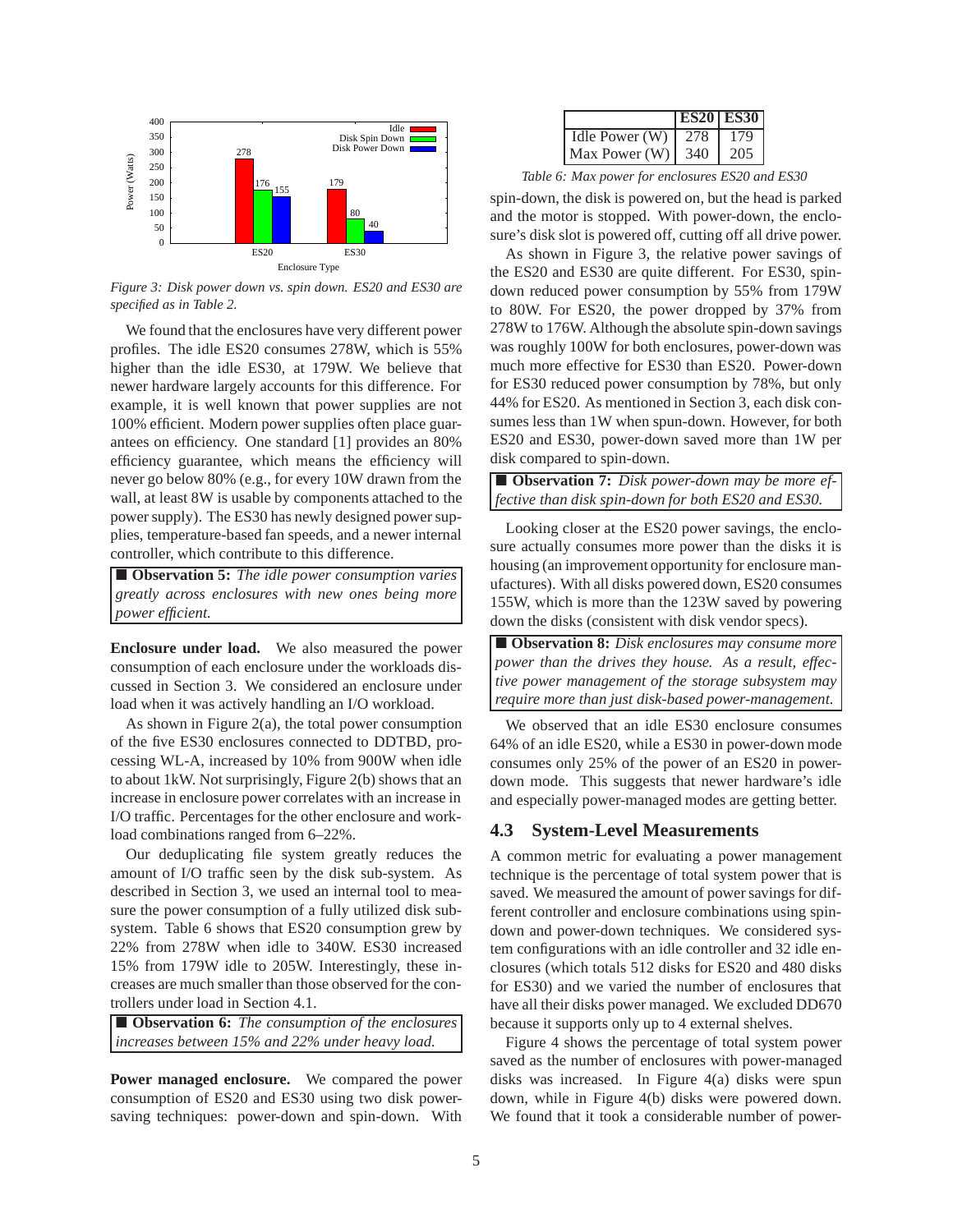

*Figure 4: Total system power savings using disk power management*

managed disks to yield a significant system power savings. In the best case with DD860 and ES30, 13 of the 32 enclosures must have their disks spun down to achieve a 20% power savings. In other words, over 40% of the disks must be spun down to save 20% of the total power. In the worse case with DDTBD and ES20, 19 of the 32 enclosures must have their disks spun down to achieve a 20% savings. This scenario required almost 60% of the disks to be spun down to save 20% of the power. Only two of our six configurations were able to achieve more than 50% savings even when all disks were spun down. These numbers were improved when power down is used, but a large number of disks was still needed to achieve significant savings.

| <b>Deservation 9:</b> To save a significant amount of |  |  |  |
|-------------------------------------------------------|--|--|--|
| power, many drives must be in a low power mode.       |  |  |  |

The limited power savings is due in part to the controllers consuming a large amount of power. As seen in Section 4.1, a single controller may consume as much power as 100 disks. Additionally, as shown in Section 4.2, disk enclosures can consume more power than all of the drives they house, and the number of enclosures must scale with the number of drives in the system. These observations indicate that for some systems, even aggressive disk power management may be insufficient to save enough power and that power must be saved elsewhere in the system (e.g., reducing controller and enclosure power consumption, new electronics, etc.).

#### **5 Conclusions**

We presented the first study of power consumption in real-world, large-scale, enterprise, disk-based backup storage systems. Although we investigated only a handful of systems, we already uncovered a three interesting observations that may impact the design of future powerefficient backup storage systems.

(1) We found that components other than disks consume a significant amount of power, even at large scales. We observed that both storage controllers and enclosures can consume large amounts of power. For example, DDTBD consumes more power than 100 2TB drives and ES20 consumes more power than the drives it houses. As a result, future power-efficient designs should look beyond disks to target controllers and enclosures as well.

(2) We found a large difference between idle and active power consumption across models. For some models, active power consumption is only 20% higher than idle, while it is up to 60% higher for others. This observation indicates that existing systems are not achieving energy proportionality [2, 4, 12, 29, 30], which states that systems should consume power proportional to the amount of work performed. For some systems, we found a disproportionate amount of power used while idle. As backups often run on particular schedules, these systems may spend a lot of time idle, opening up opportunities to further reduce power consumption.

(3) We discovered large power consumption differences between similar hardware. Despite having similar hardware specifications, we observed that the older DD880 model consumed twice as much idle power as the newer DD860 model. We also saw that an idle ES20 consumed 55% more power than an idle ES30. This suggests that the power profile of an existing system can be improved by retiring old hardware with newer, more efficient hardware. We hope to see continuing improvements from manufacturers of electronics and computer parts.

**Future work.** To evaluate the steady state power profile of a backup storage system, we plan to measure a system that has been aged and a system with active background tasks. For comparison, we would like to study power use of primary storage systems and clustered storage systems, whose hardware and workloads are different than backup systems. Lastly, we would like to investigate the contribution of individual computer component (e.g., CPUs and RAM) on overall power consumption.

**Acknowledgements.** We thank the EMC/Data Domain performance team for their help. We also thank Windsor Hsu, our shepherd Jiri Schindler and our anonymous reviewers for their helpful feedback. This work was supported in part by NSF award CCF-0937854.